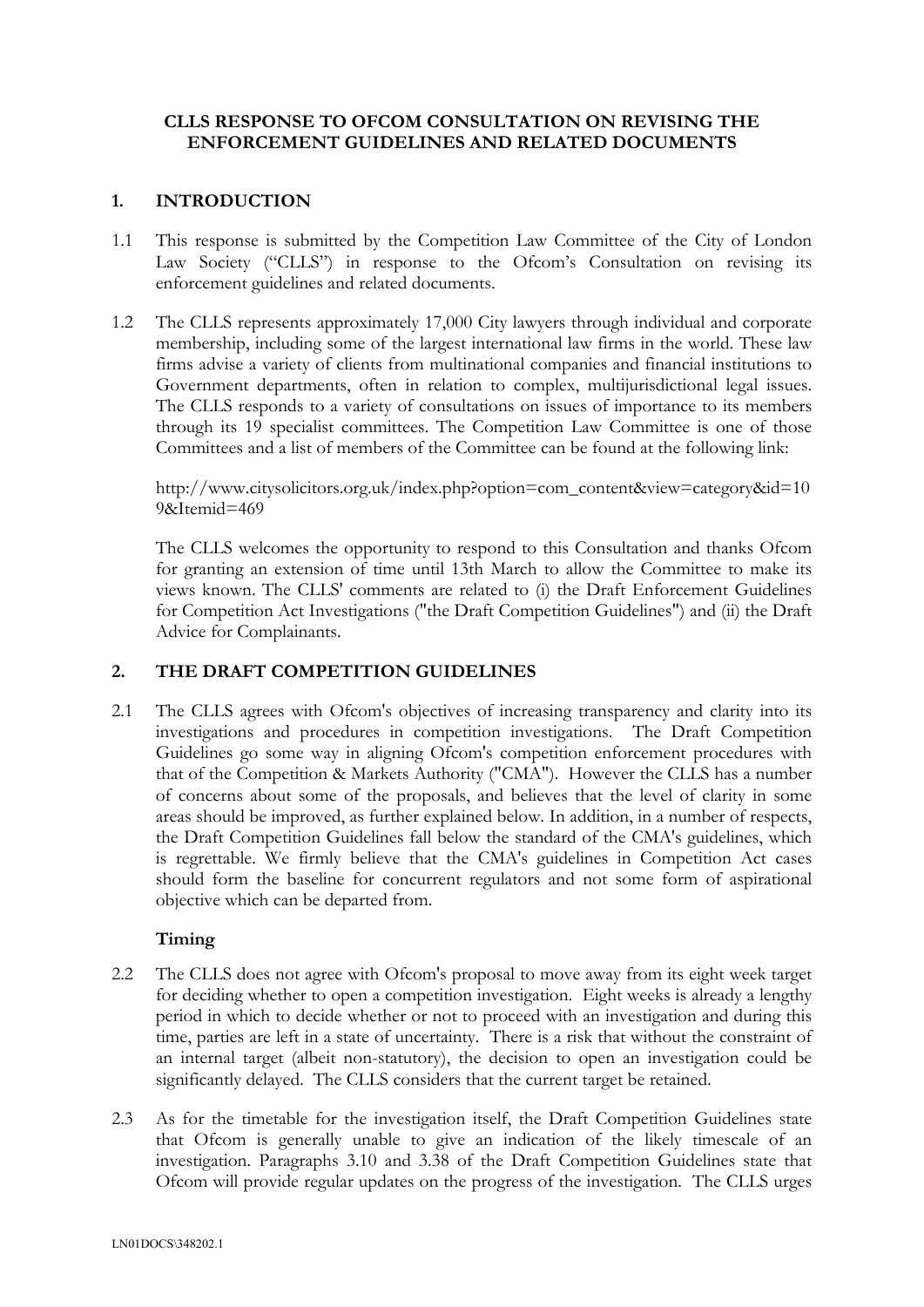Ofcom to firmly commit to providing a clear administrative timetable in order to allow parties to an investigation to be better able to plan and manage their resources. It is important that parties that are subject to an investigation have a clear understanding of the timing for the issue of key documents such as the Statement of Objections, so that they can manage internal resources to respond to information requests. We would urge Ofcom to consult the main parties to an investigation in setting the timetable ahead of its publication on the Ofcom website, and to allow the parties to comment on the timetable.

2.4 The CLLS would also encourage Ofcom to commit to provide parties with information about the process and timing for the Ofcom's own internal decision making procedures, so that the key milestones are clarified and expectations can be managed accordingly.

## **Publicity**

- 2.5 The Draft Competition Guidelines state that Ofcom intends to publish the identity of the subject of the investigation and the identity of any complainant on its website when announcing the opening of an investigation. The publication of the identity of the parties could be detrimental to a party's commercial interests and reputation. The inevitable interest from the media and stakeholders such as shareholders and customers, and the possibility of such information serving as a trigger for premature damages claims, are likely to place intense pressure on parties under investigation, all at a time when Ofcom is a long way from reaching a preliminary conclusion that there has indeed been an infringement. We therefore consider that at this stage the names of the parties and complainants should not be published.
- 2.6 The CLLS also considers that it is important that the opening announcement is carefully phrased so as to make clear that it refers only to the opening of an investigation and that there has been no infringement finding.

## **Power to require an individual to answer oral questions**

2.7 We note that interviews with individuals will usually be recorded. We suggest that Ofcom follows the approach of the CMA and confirms in the Draft Competition Guidelines that it will produce a transcript of the interview and will ask the interviewee to confirm, in writing, that the transcript gives an accurate account of the interview. The individual should also be given the opportunity to identify any confidential information in the transcript.

## **Powers to enter and search premises**

2.8 It would be helpful to include more details of Ofcom's powers to enter and search premises in the Draft Competition Guidelines, or to at least cross-refer to the corresponding CMA *Guidance on the CMA's investigation procedures in Competition Act 1998 cases.* In particular, it is important for the Draft Competition Guidelines to explain the legal position in relation to legally privileged communications and protection against selfincrimination.

# **Confidentiality**

2.9 Paragraph 3.33 states that Ofcom may consider the use of confidentiality rings or data rooms. The CLLS agrees that these processes can be beneficial as they can avoid the need to produce large volumes of redacted data. We further agree that the use of confidentiality rings should be decided on a case by case basis as the process may not be suitable in all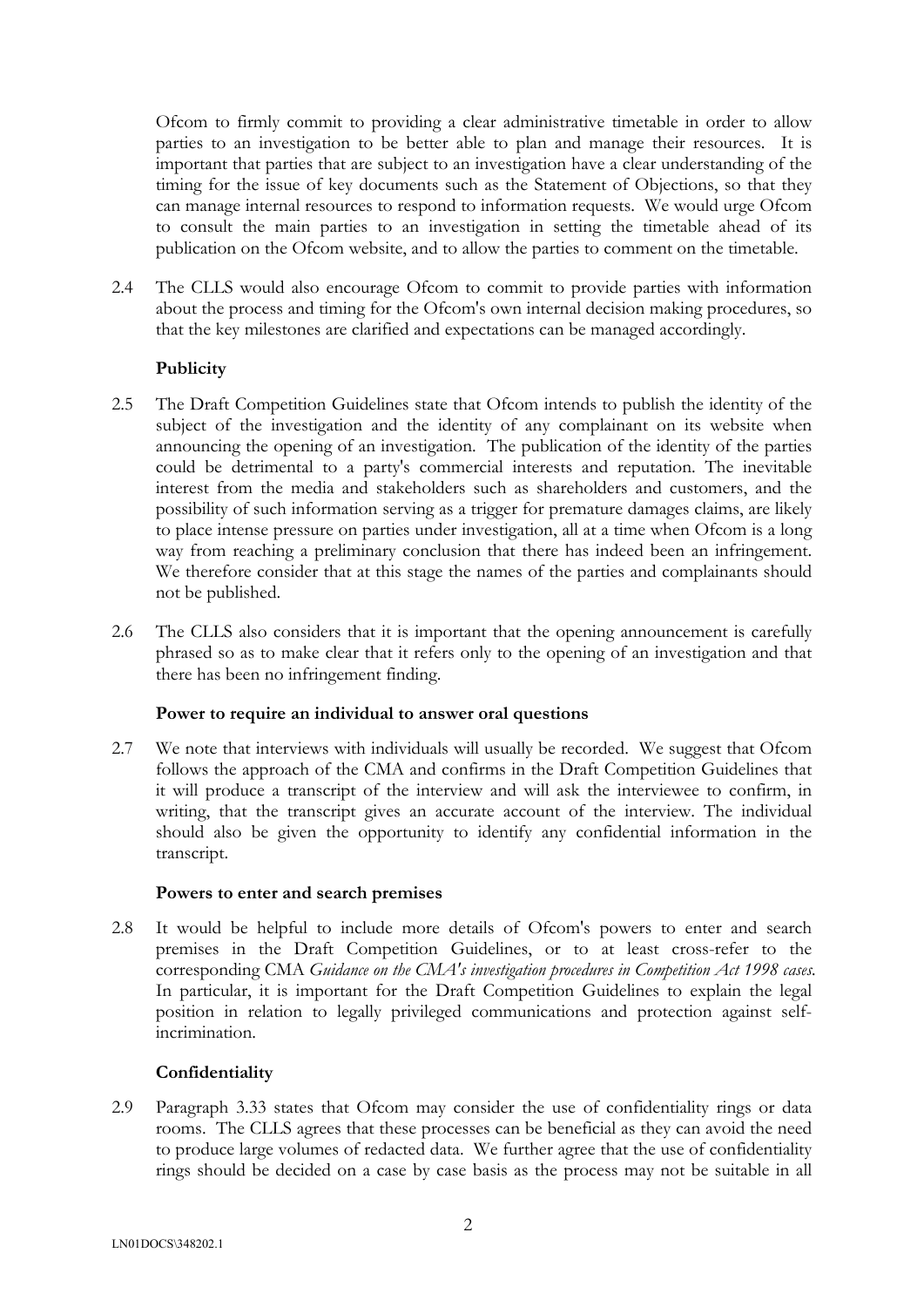cases. It would be helpful if the Draft Competition Guidelines would set out how such processes will be managed in compliance with the Competition Appeal Tribunal's judgment in *BMI Healthcare Ltd v Competition Commission* [2013] CAT 24.

### **Decision makers**

- 2.10 The CLLS welcomes the improved transparency to the decision making process and agrees that there should be separate decision makers for (i) overseeing the investigation and issuing the statement of objections ("SO") and (ii) for issuing a supplementary statement of objections, draft penalty statement and infringement decision (paragraphs 4.4 and 4.5). We agree that it is appropriate that the first stage case supervisor is a senior member of Ofcom's executive and that members of the executive with Board-delegated authority and who have not been involved in the investigation are the second stage decision makers. In our experience it is important and beneficial to have senior individuals playing a key role in all stages of an investigation. We emphasise that it is important that the second stage decision makers are completely separate from the investigating team in order to avoid the risk of confirmation bias. However, we believe that there should be three second stage decision-makers in competition cases, one of whom should be a senior competition lawyer, unconnected with the investigation. Moreover, we consider that Ofcom should move towards the practice adopted by the CMA and other regulators like the FCA, so that two of the three decision-makers are 'senior panel members' (i.e. they are not Ofcom employees).
- 2.11 The CLLS would also welcome more clarity on how the internal decision making process will work in practice, and the approach Ofcom will take to internal checks and balances. For example, before the SO or final decision is issued, will lawyers and economists from outside the case team analyse and review the relevant facts and key underlying evidence, and highlight to the case team and the relevant decision maker(s) the legal and/or economic risks associated with the proposed course of action? Such an approach is used by the CMA to ensure robust internal scrutiny.

## **State of Play Meetings**

2.12 The CLLS has concerns about Ofcom's proposal to hold state of play meetings only on a case by case basis. We consider that Ofcom should offer three state of play meetings as a matter of practice: (i) once the case has been opened; (ii) before the SO is issued; and (iii) after the SO is issued. This would be in line with current CMA practice in its competition investigations. Our experience is that businesses that are subject to antitrust investigations place value on direct access to the case team and decision-makers, particularly over the course of a long investigation. We believe that such discussions can be productive for Ofcom as a way of clarifying important issues and can assist the parties to understand Ofcom's position. Greater access to Ofcom gives a party to an investigation greater confidence that its view has been heard and taken into account.

## **Oral Hearing**

2.13 The CLLS considers that oral hearings are an essential feature of the rights of defence of the parties. We think it is important that the investigating case team and decision makers should as a matter of practice attend the oral hearing in order to hear the parties make their case. It is important for the parties to feel that they have proper access to the decision-makers, and a chance to make their case in front of them. This may help reduce the feeling that they need to appeal if the decision goes against them (on the grounds that their case has not been properly heard).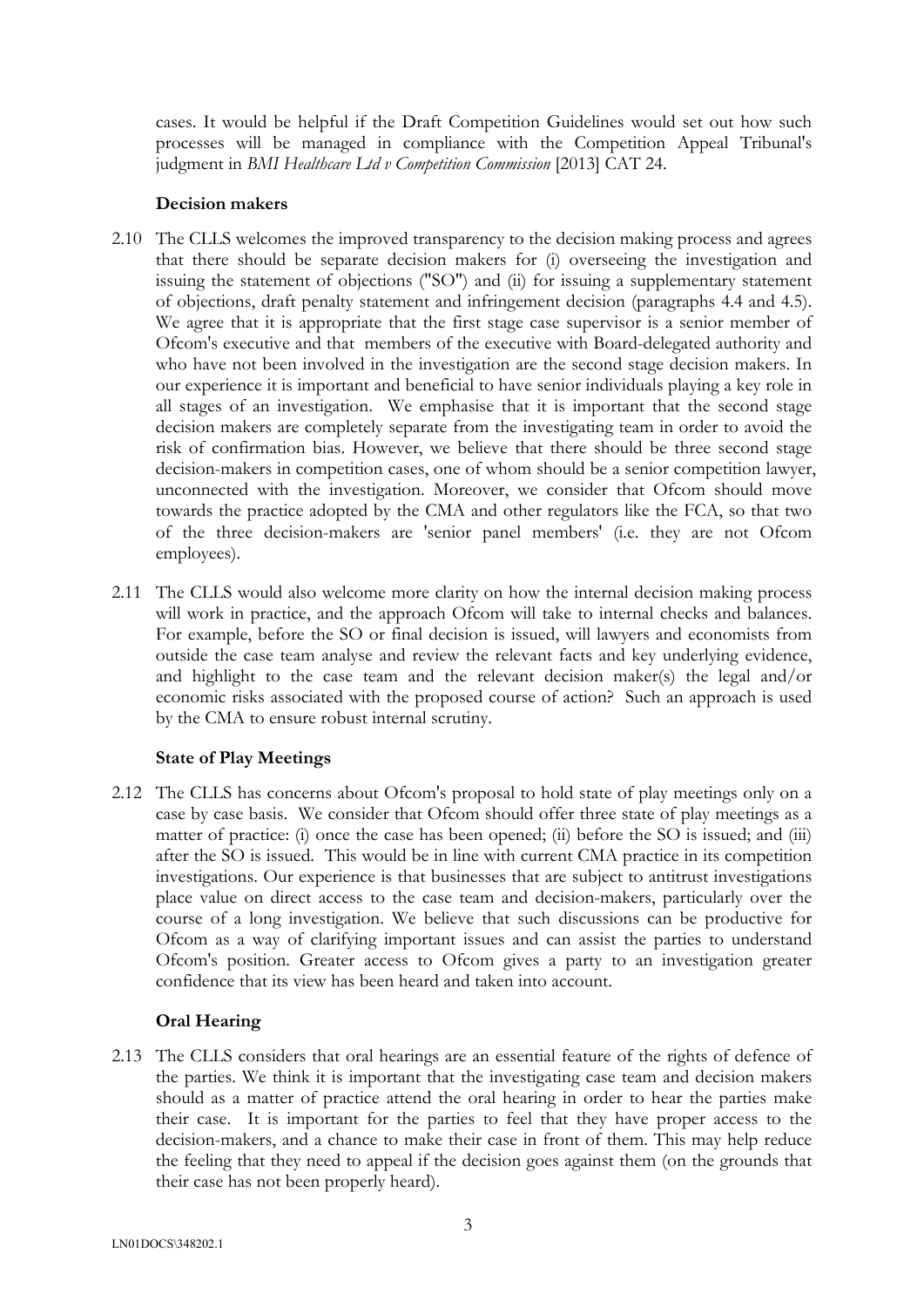- 2.14 It would be useful to clarify how the oral hearing will work. We suggest that Ofcom and the parties agree an agenda in advance of the hearing and that the agenda should include reasonable periods of time for the parties to make oral representations and for the Ofcom staff present to ask questions on its representations. This would be in line with the approach of the CMA in its competition investigations.
- 2.15 We believe that the oral hearing should be a two way communication, meaning that the parties should have the opportunity to question Ofcom and vice versa. Without such interaction, the value of having direct access to the decision makers and the opportunity to be heard would be significantly diluted.
- 2.16 We note that the hearing will be transcribed. We consider that the subject of the investigations should be asked to confirm the accuracy of the transcript and to identify any confidential information. This should be made clear in the Draft Competition Guidelines.

## **Letter of facts**

2.17 Paragraph 4.24 states that where Ofcom acquires new evidence that it wishes to rely on, Ofcom "may" put this evidence to the subject of the investigation and give it the opportunity to respond. The CLLS considers that "may" should be replaced with "will".

#### **Draft penalty statement**

2.18 The CLLS believes that Ofcom should provide a detailed calculation of penalties in its SO and are glad that Ofcom is proposing to set out its reasons for the proposed level of penalty. We think that the Draft Competition Guidelines should make it clear that Ofcom will set out the key aspects relevant to the calculation of the penalty that it proposes to impose including, for example, the starting point percentage, the relevant turnover figure to be used, the duration of the infringement, any uplift for specific deterrence, any aggravating/mitigating factors (and the proposed increase/decrease in the penalty for these), and any adjustment proposed for proportionality.

#### **Settlement**

- 2.19 The CLLS welcomes the inclusion of guidance on settlement procedures as this improves transparency. We have a number of comments on the procedure.
- 2.20 First, we note that the party will be sent a summary statement of facts for the purpose of settlement discussions, including the provisional level of penalty. In our view the Draft Competition Guidelines should confirm in paragraph 5.19 that the party will have sight of the key documents on which Ofcom is relying as part of the access to file process.
- 2.21 We are concerned that the Draft Competition Guidelines do not state that the subject of the investigation will be given the opportunity to give representations on the statement of facts and on the draft penalty. We urge Ofcom to clarify this and to confirm that the parties will have such an opportunity (as they do in CMA investigations).
- 2.22 Paragraph 5.20 of the Draft Competition Guidelines states that if the subject of the investigation is not prepared to agree to settle on the basis of the statement of facts, it is unlikely to be appropriate to continue the settlement process. The CLLS does not agree that this should be Ofcom's starting position. If a party does not agree with all or part of the statement of facts, settlement should not automatically be ruled out at that stage. The party should have the right to make representations and Ofcom should make the decision